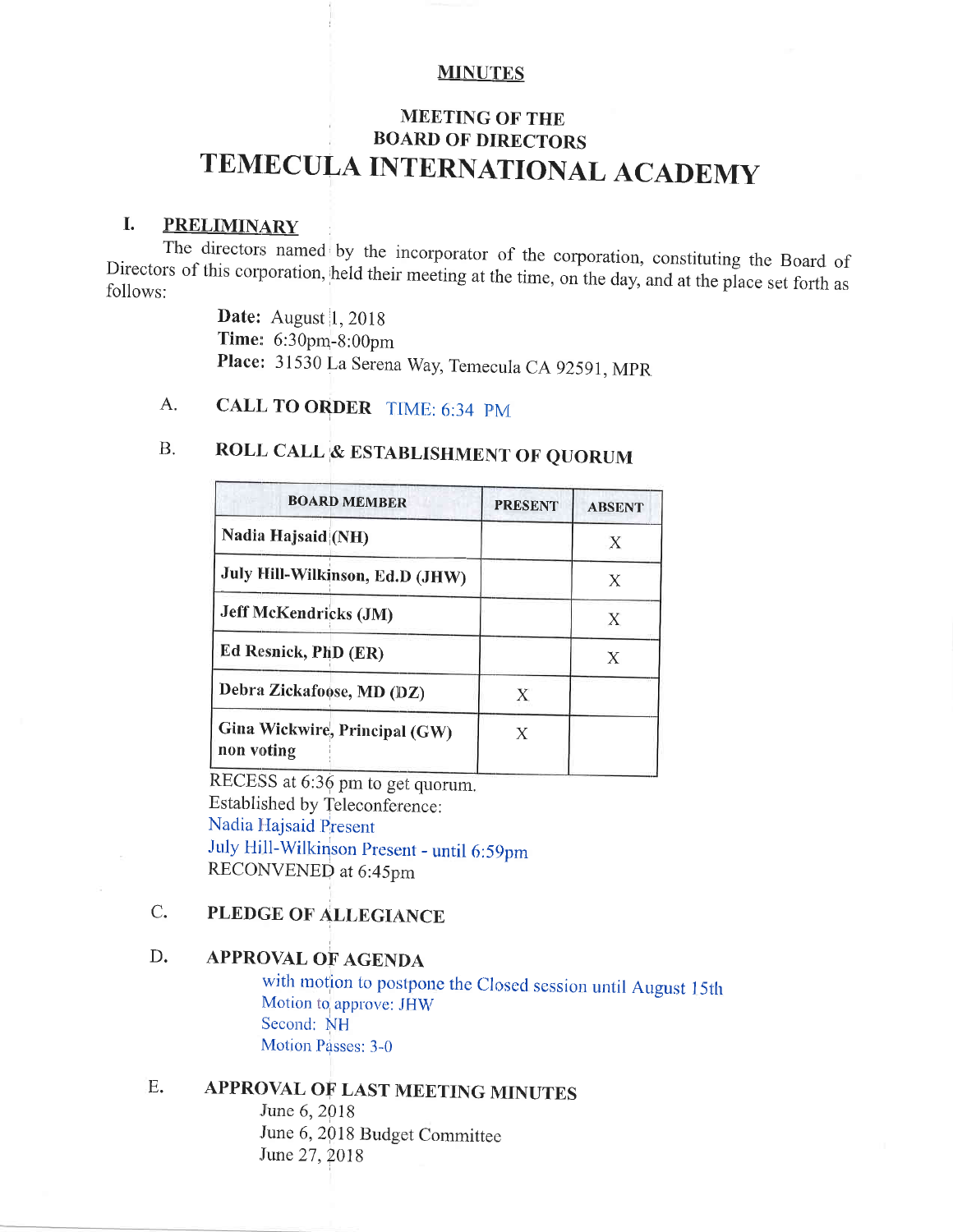Motion to approve: NH Secondi JHW Motion Passes: 3-0

### II. RECESS TO EXECUTIVE (CLOSED) SESSION 6:35PM

With respect to every item of business to be discussed in closed session pursuant to Sections 54956.8: The Board shall publicly report any action taken in closed session and the vote or abstention on that action of every m

- 
- **B.** PUBLIC EMPLOYEE DISCIPLINE/DISMISSAL/RELEASE/COMPLAINT -none <br>**C.** PUBLIC EMPLOYEE EMPLOYMENT/APPOINTMENT-none <br>**D.** CONFERENCE WITH LEGAL COUNSEL-none
- 
- 
- E. PUBLIC EMPLOYEE PERFORMANCE EVALUATION PROCESS-one (1) as above agenda approved with close session postponed to August 15th

## REPORT OF ACTION(S) TAKEN IN CLOSED SESSION RECONVENE OPEN SESSION 7:00pm

### **COMMUNICATIONS** III.

- A. TIA AWARDS/ RECOGNITION-none
- B. FALCON STUDENT UPDATES 6:40 PM-6:50 PM -none

C. ORAL COMMUNICATIONS 6:50 PM<br>ORAL COMMUNICATIONS: Non-agenda items: no individual presentation shall be for more than three (3) minutes and the <u>total time for this purpose shall not</u> exceed fifteen (15) minutes. Ordinarily, Board members will not respond to exceed fifteen  $(15)$  minutes. presentations and no action can be taken due to California's public meeting laws. However, the Board may give direction to staff following a presentation

#### IV. **CONSENT ITEMS**

All matters listed under the consent agenda are considered by the Board to be routine and will be approved/enacted by the Board in one motion in the form listed below. Unless specifically requested by a Board member or a m

A. Contract approval a. G Wickwire, Principal Motion approved with  $3.1$  % cost of living raise<br>Motion to approve: JHW Second: NH Motion Passes: 3-0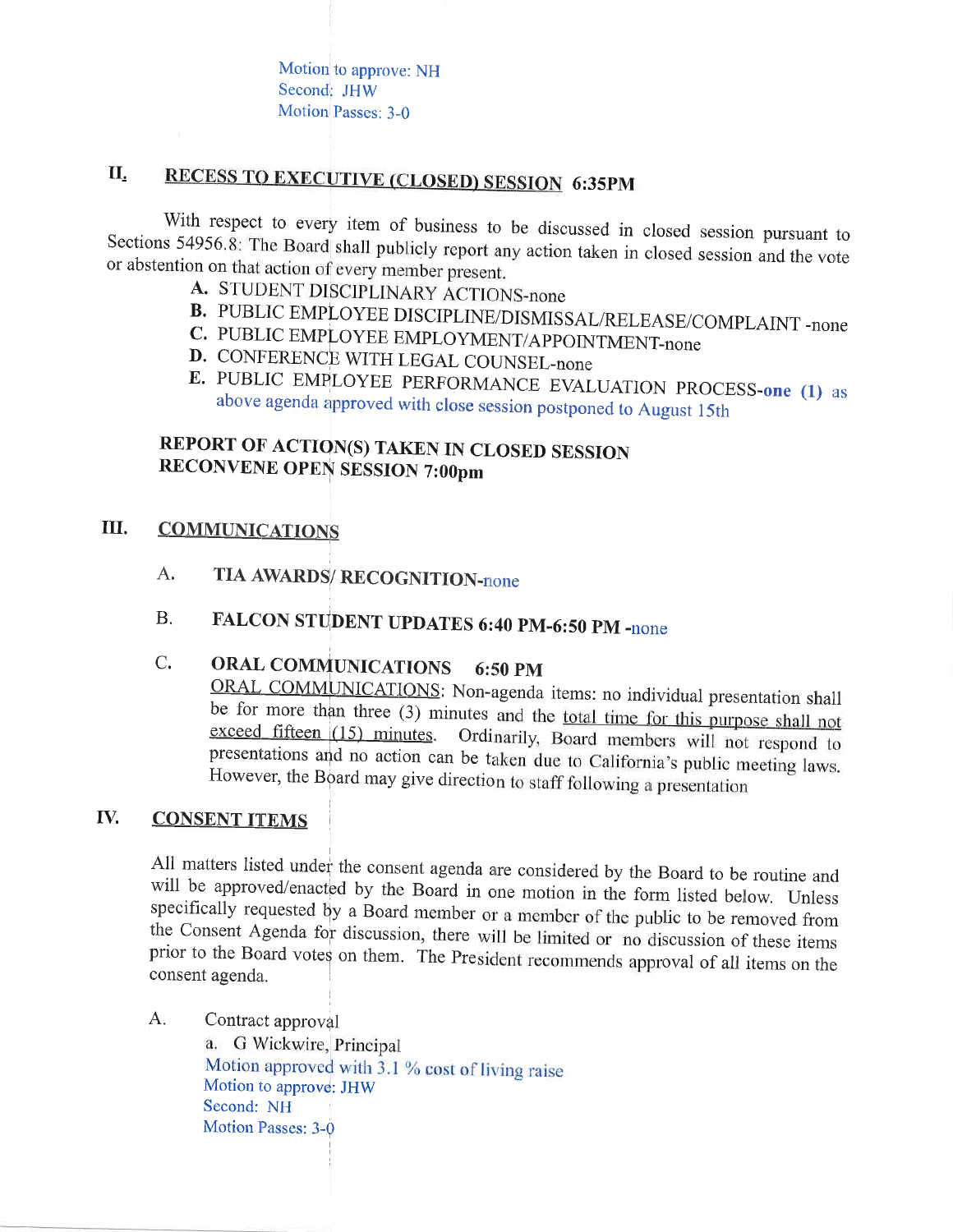#### V. **COMMITTEE REPORTS**

#### $A_{\bullet}$ **COMMITTEE UPDATES - none**

#### VI. **PRINCIPAL'S REPORT**

Enrollment/Staffing NH to confirm with ICON # hours spent subcontracting А. CalPads, Employee Handbook Edits

**Student Assessments/Outcomes**  $B<sub>1</sub>$ 

El Dorado SELPA, CalPads report, suspension report, SEIS audit clean, kinder assessments started TIA Community - Students/Families/Outreach C. Two site challenges, days care on Rancho, waitlist, 4th/7th open, Open house 16th Middle 17th K

 $-5th$ 

D. Reporting deadlines - RCOE, CDE

### **ITEMS SCHEDULED FOR DISCUSSION, UPDATE AND/OR ACTION** VII.

- A. FOR CONSIDERATION: INFORMATION, DISCUSSION, and/or ACTION -Enrollment and Staffing updates and projections - as above no action
- B. FOR CONSIDERATION: INFORMATION, DISCUSSION, and/or ACTION -CALPADS Reporting, process, submission report -no action
- C. FOR CONSIDERATION: INFORMATION, DISCUSSION, and/or ACTION Report on the final PCSGP final purchase orders and expenditures no action
- D. FOR CONSIDERATION: INFORMATION, DISCUSSION, and/or ACTION -Development of TIA administrative/staff social media policy, account management, Google listing, archives@ -- Employee handbook

# VIII. CONCLUSION OF THE MEETING

## A. ITEMS TO FUTURE AGENDA

- a. IRS/FTB Tax submission
- **b.** Student Handbook
- c. Employee Handbook

### **B. BOARD COMMENTS**

### C. NEXT MEETING:

a. Wed. August 15, 2018

### VIII. ADJOURNMENT TİME: 7:31 PM

Motion to approve: NH Second: DZ Motion Passes: 2-0

**CERTIFICATE OF SECRETARY**